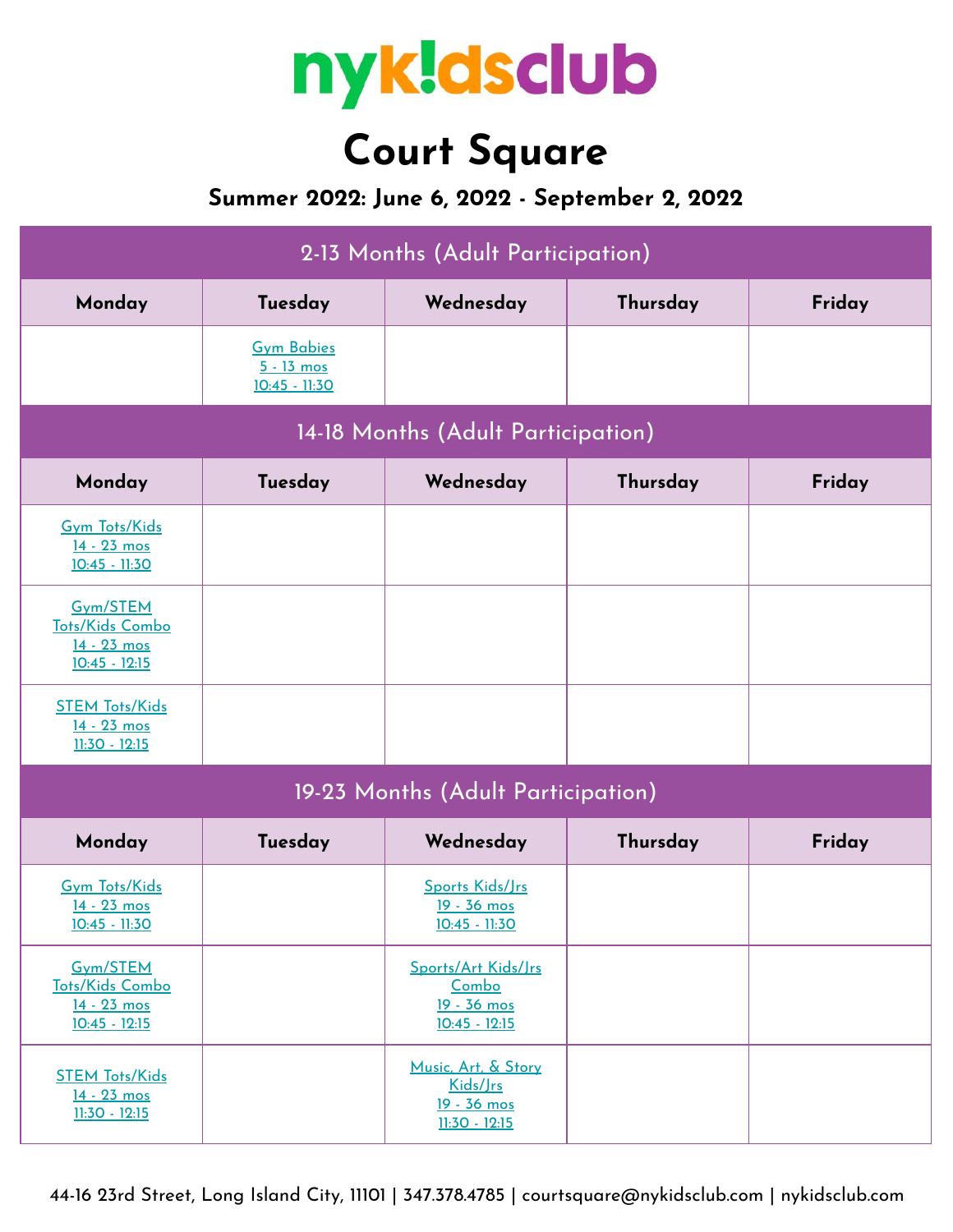| 24-36 Months (Adult Participation) |         |                                                                       |          |        |  |
|------------------------------------|---------|-----------------------------------------------------------------------|----------|--------|--|
| Monday                             | Tuesday | Wednesday                                                             | Thursday | Friday |  |
|                                    |         | Sports Kids/Jrs<br><u>19 - 36 mos</u><br>$10:45 - 11:30$              |          |        |  |
|                                    |         | Sports/Art Kids/Jrs<br>Combo<br><u>19 - 36 mos</u><br>$10:45 - 12:15$ |          |        |  |
|                                    |         | Music, Art, & Story<br>Kids/Jrs<br>19 - 36 mos<br>$11:30 - 12:15$     |          |        |  |

| 3 - 5 Years (Independent Participation)                            |                                                              |                                                                               |                                                                               |                                                              |  |
|--------------------------------------------------------------------|--------------------------------------------------------------|-------------------------------------------------------------------------------|-------------------------------------------------------------------------------|--------------------------------------------------------------|--|
| Monday                                                             | Tuesday                                                      | Wednesday                                                                     | Thursday                                                                      | Friday                                                       |  |
| <b>Ultimate Fitness II/III</b><br>$3.5 - 6.5$ yrs<br>$1:15 - 2:00$ | <b>Gymnastics II/III</b><br>$3.5 - 6.5$ yrs<br>$1:15 - 2:00$ | Tumble & Dance<br>  /   <br>$3.5 - 6.5$ yrs<br>$1:15 - 2:00$                  | <b>Gymnastics II/III</b><br>$3.5 - 6.5$ yrs<br>$1:15 - 2:00$                  | Sports II/III<br>$3.5 - 6.5$ yrs<br>$1:15 - 2:00$            |  |
| <b>History Adventures</b><br>$3.5 - 5$ yrs<br>$2:15 - 3:00$        | <b>World Art</b><br>$3.5 - 5$ vrs<br>$2:15 - 3:00$           | Story, Creation, &<br><b>Illustration</b><br>$3.5 - 5$ yrs<br>$2:15 - 3:00$   | <b>Architects &amp;</b><br><b>Engineers</b><br>$3.5 - 5$ yrs<br>$2:15 - 3:00$ | <b>Science</b><br>$3.5 - 5$ vrs<br>$2:15 - 3:00$             |  |
| <b>Gymnastics II/III</b><br>$3.5 - 6.5$ yrs<br>$3:30 - 4:15$       | Sports II/III<br>$3.5 - 6.5$ yrs<br>$3:30 - 4:15$            | <b>Gymnastics II/III</b><br>$3.5 - 6.5$ yrs<br>$3:30 - 4:15$                  | <b>Ultimate Fitness II/III</b><br>$3.5 - 6.5$ yrs<br>$3:30 - 4:15$            | Tumble & Dance<br>II/III<br>$3.5 - 6.5$ yrs<br>$3:30 - 4:15$ |  |
| <b>Famous Artists</b><br>$3.5 - 5$ yrs<br>$4:45 - 5:30$            | Science<br>$3.5 - 5$ yrs<br>$4:45 - 5:30$                    | <b>Architects &amp;</b><br><b>Engineers</b><br>$3.5 - 5$ yrs<br>$4:45 - 5:30$ | Story, Creation, &<br><b>Illustration</b><br>$3.5 - 5$ vrs<br>$4:45 - 5:30$   | <b>World Art</b><br>$3.5 - 5$ yrs<br>$4:45 - 5:30$           |  |